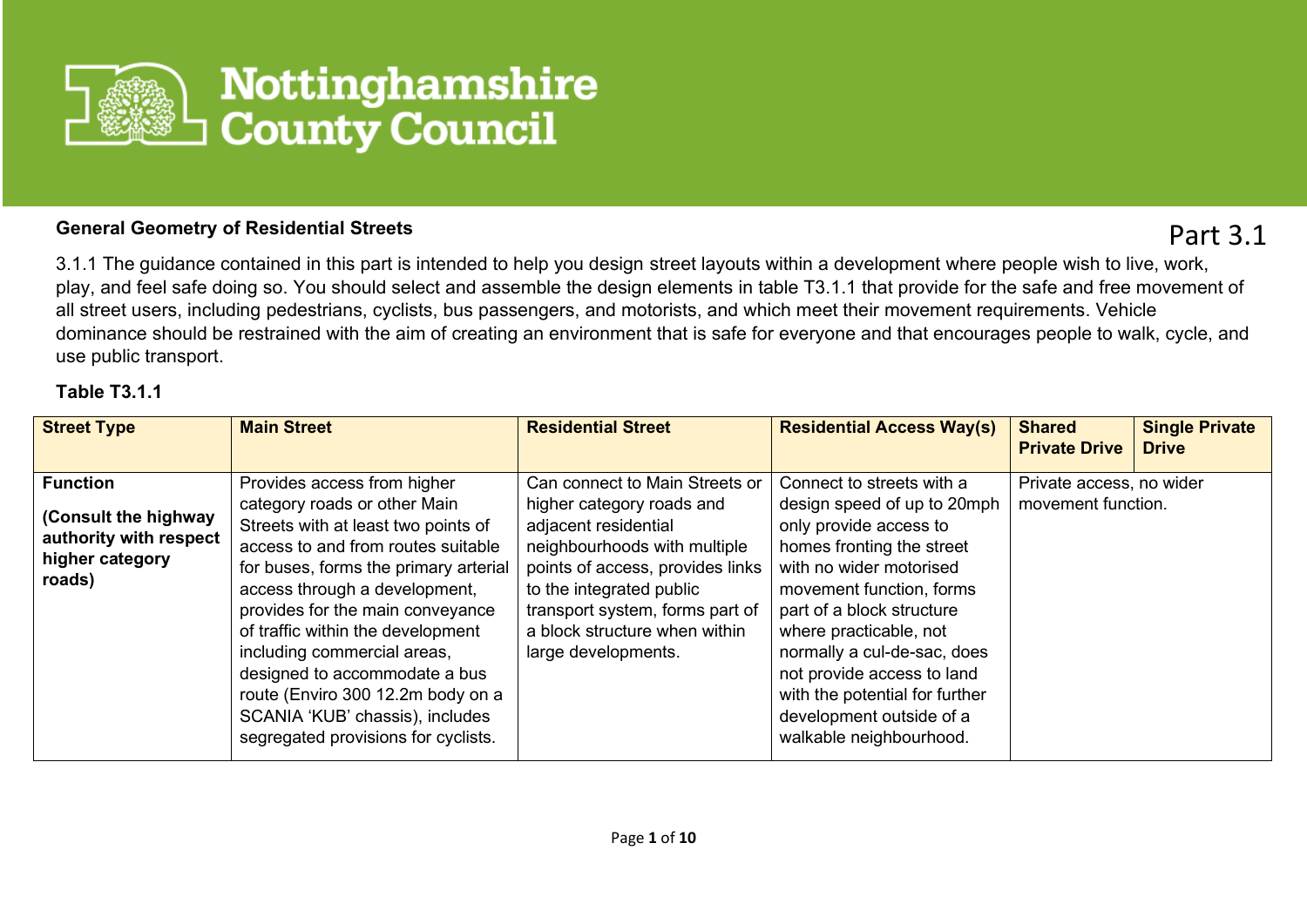| <b>Street Type</b>           | <b>Main Street</b>                                                                                                                                                                                                                                                                                                                                      | <b>Residential Street</b>                                                                                                                                   | <b>Residential Access Way(s)</b>                                                                                                             | <b>Shared</b><br><b>Private Drive</b>                                                                                              | <b>Single Private</b><br><b>Drive</b>                                                                                              |
|------------------------------|---------------------------------------------------------------------------------------------------------------------------------------------------------------------------------------------------------------------------------------------------------------------------------------------------------------------------------------------------------|-------------------------------------------------------------------------------------------------------------------------------------------------------------|----------------------------------------------------------------------------------------------------------------------------------------------|------------------------------------------------------------------------------------------------------------------------------------|------------------------------------------------------------------------------------------------------------------------------------|
| <b>Number of dwellings</b>   | No limit subject to Transport<br>Assessment where applicable.                                                                                                                                                                                                                                                                                           | No limit provided part of a<br>Walkable Neighbourhood subject dwellings / 800m in total from<br>to Transport Statement /<br>Assessment where applicable.    | Typically, no more than 200<br>local services, employment,<br>and or 400 $m$ from bus stop(s).<br>Forms part of a Walkable<br>Neighbourhood. | Maximum 5<br>dwellings.                                                                                                            | Normally a<br>single dwelling<br>but may serve<br>two dwellings if<br>street has no<br>wider<br>motorised<br>movement<br>function. |
| Minimum carriageway<br>width | 6.2m subject to vehicle tracking<br>increasing to 6.5m passing<br>schools, shops, and other areas of<br>increased activity with an additional<br>width of 2.5m for car parking or<br>2.75m for loading if on street<br>parking is likely to occur (CIHT<br>'Buses in Urban Developments'<br>2018).                                                      | Minimum of 5.5m unless also<br>serving schools, shops, other<br>areas of increased activity or<br>on a bus route then refer to<br>'Main Street' dimensions. | Minimum of 5.0m or 5.5m if<br>accessed from a Main Street<br>or higher category road with<br>a design speed more than<br>20mph.              | 4.8m width<br>within 8.0m of<br>the highway<br>plus 0.5m<br>clearance on<br>both sides,<br>additional<br>width for bin<br>storage. | Minimum 3.0m<br>(3.6m if bound<br>by walls) plus<br>additional width<br>for bin storage<br>if serving two<br>dwellings.            |
|                              | A 9.0m minimum carriageway width will be required on bus routes<br>where only a single point of access is available usually into a<br>brownfield site (two points of access should be provided on a<br>greenfield site) from higher category roads. The internal layout<br>should form a loop(s) at which point the carriageway may reduce as<br>above. |                                                                                                                                                             |                                                                                                                                              |                                                                                                                                    |                                                                                                                                    |
|                              | Note: Where a street is to be narrowed, for example to help control vehicle speed, the minimum<br>carriageway width (kerb to kerb) is 3.7m. The minimum lane width at a restriction, such as a<br>pedestrian refuge in the middle of the road is 3.2m.                                                                                                  |                                                                                                                                                             |                                                                                                                                              |                                                                                                                                    |                                                                                                                                    |
| <b>Quality Audit</b>         | If a departure from guidance.                                                                                                                                                                                                                                                                                                                           |                                                                                                                                                             | If a departure from guidance<br>or shared surface (See Part<br>3.6 Shared Surfaces).                                                         | If a departure from guidance.                                                                                                      |                                                                                                                                    |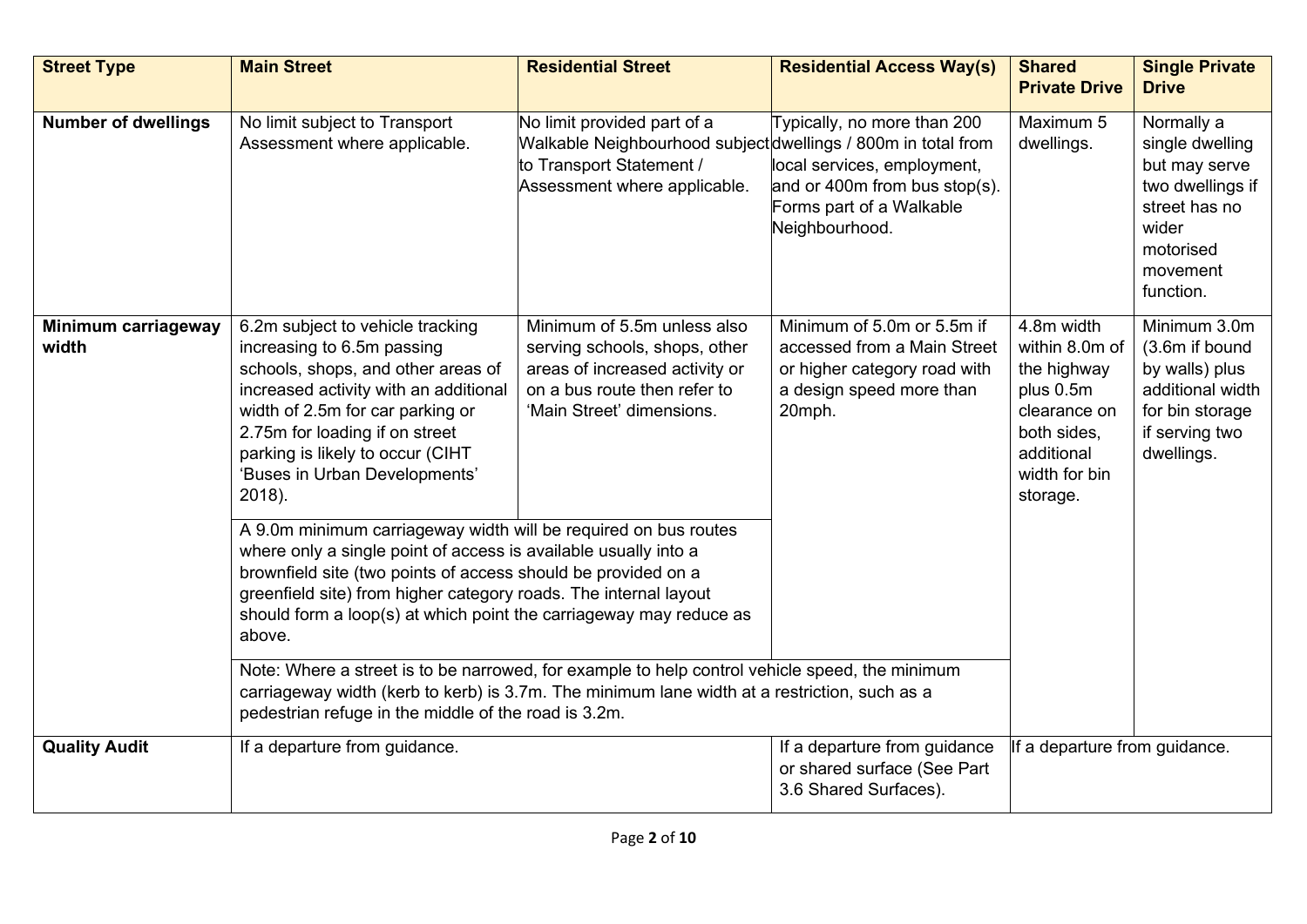| <b>Street Type</b>                        | <b>Main Street</b>                                                                                                                                        |                         |     |     | <b>Residential Street</b> |                                                                                                                                     |           |                                                                                                                           | <b>Residential Access Way(s)</b> | <b>Shared</b><br><b>Private Drive</b>                                                       | <b>Single Private</b><br><b>Drive</b> |  |
|-------------------------------------------|-----------------------------------------------------------------------------------------------------------------------------------------------------------|-------------------------|-----|-----|---------------------------|-------------------------------------------------------------------------------------------------------------------------------------|-----------|---------------------------------------------------------------------------------------------------------------------------|----------------------------------|---------------------------------------------------------------------------------------------|---------------------------------------|--|
| <b>Access to schools</b>                  | Yes via a 'Residential Street', No<br>direct frontage access.                                                                                             |                         |     |     |                           | Yes, but not in a cul-de-sac.                                                                                                       |           |                                                                                                                           | No.                              |                                                                                             |                                       |  |
| <b>Target speed</b>                       | Up to 30mph (20mph near schools,<br>within residential areas, parks and<br>other areas of above average<br>pedestrian activity particularly<br>children). |                         |     |     |                           | Up to 20mph                                                                                                                         |           |                                                                                                                           |                                  | Up to 15mph                                                                                 | N/A                                   |  |
| <b>Turning Heads</b>                      | Should not be necessary in a well-connected network.                                                                                                      |                         |     |     |                           | Required for cul-de-sacs in<br>excess of 20m in length (see<br>examples below) and always<br>when accessed from a 'Main<br>Street'. | Required. | Likely to be<br>required on 'A'<br>and 'B' class<br>roads, high<br>frequency bus<br>routes, and<br>other busy<br>streets. |                                  |                                                                                             |                                       |  |
| <b>Carriageway centre-</b><br>line radius |                                                                                                                                                           |                         |     |     |                           |                                                                                                                                     |           |                                                                                                                           |                                  | Residential streets serving more than 25 dwellings that curve through more than 10 degrees. | N/A                                   |  |
|                                           |                                                                                                                                                           | Radius<br>(m)           | 20  | 30  | 40                        | 50                                                                                                                                  | 60        | 80                                                                                                                        |                                  |                                                                                             |                                       |  |
|                                           |                                                                                                                                                           | Min.<br>widening<br>(m) | 0.6 | 0.4 | 0.35                      | 0.25                                                                                                                                | 0.2       | 0.15                                                                                                                      |                                  |                                                                                             |                                       |  |
|                                           | Widening should be on both sides of the curve, or on the inside for the length of the curve. Otherwise<br>to be defined by tracking.                      |                         |     |     |                           |                                                                                                                                     |           |                                                                                                                           |                                  |                                                                                             |                                       |  |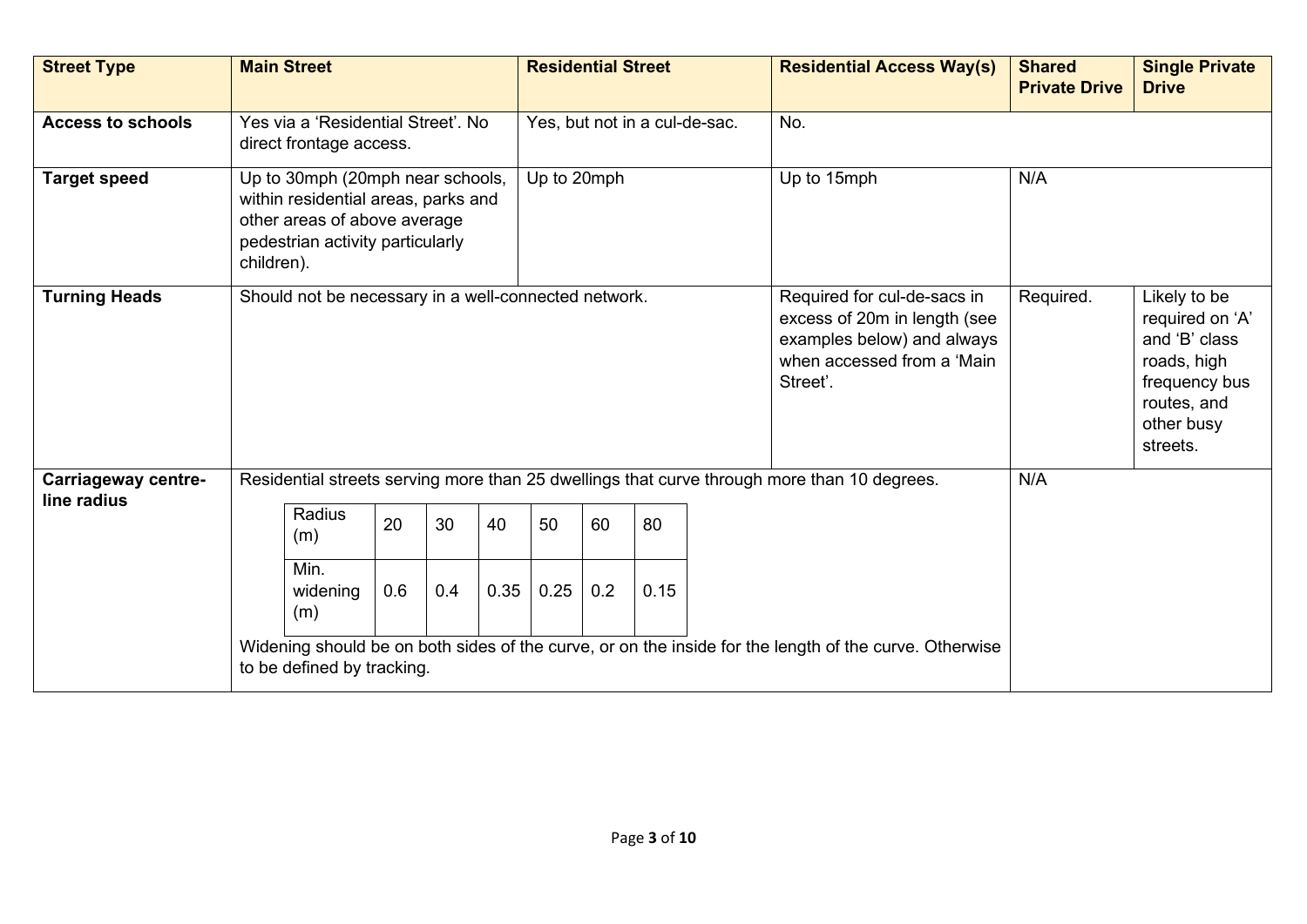| <b>Street Type</b>                     | <b>Main Street</b>                                                                                                                                                                                                                                                                                                                    | <b>Residential Street</b>                                                                                                           |                                                                                                                                                                      | <b>Residential Access Way(s)</b>                                                                                                                                        | <b>Shared</b><br><b>Private Drive</b>                                                                             | <b>Single Private</b><br><b>Drive</b>                                                                                                    |
|----------------------------------------|---------------------------------------------------------------------------------------------------------------------------------------------------------------------------------------------------------------------------------------------------------------------------------------------------------------------------------------|-------------------------------------------------------------------------------------------------------------------------------------|----------------------------------------------------------------------------------------------------------------------------------------------------------------------|-------------------------------------------------------------------------------------------------------------------------------------------------------------------------|-------------------------------------------------------------------------------------------------------------------|------------------------------------------------------------------------------------------------------------------------------------------|
| <b>Junction</b><br>radii/dropped kerbs | Usually 10m to be confirmed by<br>vehicle tracking.                                                                                                                                                                                                                                                                                   | defined by tracking.                                                                                                                | Usually 6.0m increasing to<br>10m on a bus route to be                                                                                                               | Usually 6.0m.                                                                                                                                                           | Dropped kerb<br>the width of<br>the access<br>plus 2 kerbs<br>$1:14$ max<br>gradient (7%).                        | Dropped kerb<br>the width of the<br>access or plus<br>2 kerbs if on a<br>classified road<br>or bus route<br>$1:14$ max<br>gradient (7%). |
|                                        |                                                                                                                                                                                                                                                                                                                                       |                                                                                                                                     |                                                                                                                                                                      |                                                                                                                                                                         | Where width allows, a 900mm<br>level surface should be<br>provided at the back of the<br>footway to aid mobility. |                                                                                                                                          |
| <b>Tight junction radii</b>            | Tight radii are acceptable in most circumstances subject to vehicle tracking. Goods vehicles and<br>buses will normally be expected to be able to access and egress the side street without entering the<br>opposing lane at busy junctions.<br>Pedestrian desire<br>line (--) is maintained<br>Vehicles turn slowly<br>$(10-15$ mph) | Pedestrian desire<br>line deflected<br>Detour required to<br>minimise crossing<br>distance<br>Vehicles turn faster<br>$(20-30$ mph) | Pedestrian does<br>not have to look far<br>behind to check for<br>turning vehicles<br>Pedestrian can<br>easily establish<br>priority because<br>vehicles turn slowly | Pedestrian must look<br>further<br>behind to check for fast<br>turning vehicles<br>Pedestrian cannot<br>normally establish priority<br>against fast turning<br>vehicles | N/A                                                                                                               |                                                                                                                                          |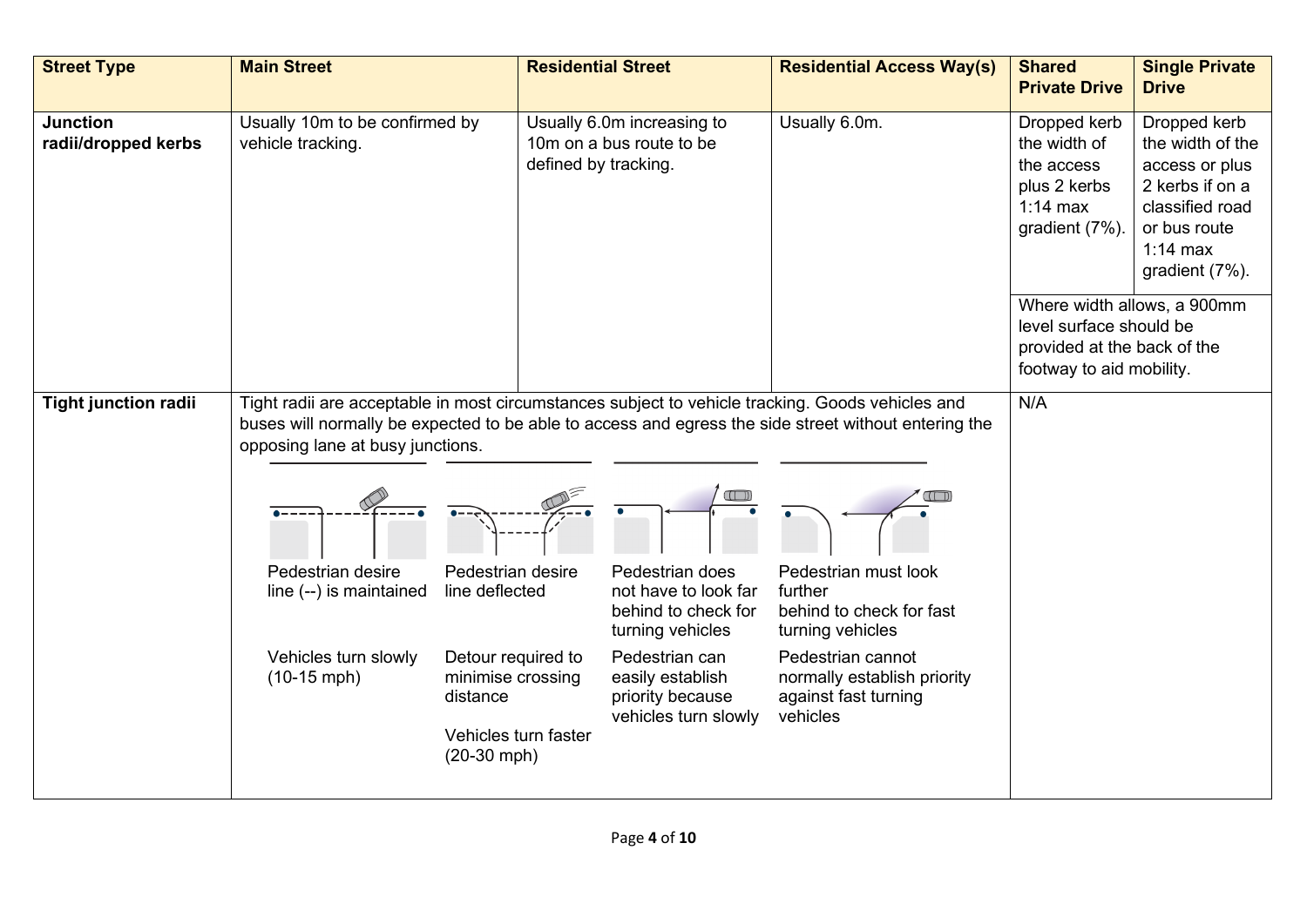| <b>Street Type</b>                           | <b>Main Street</b>                                                                                                                                                                                                                                                   | <b>Residential Street</b>                                                                                                                                                                                                                                                                                                                                                                                                                                                                                                | <b>Residential Access Way(s)</b>                                                                                                                                                           | <b>Shared</b><br><b>Private Drive</b>                                                                     | <b>Single Private</b><br><b>Drive</b> |
|----------------------------------------------|----------------------------------------------------------------------------------------------------------------------------------------------------------------------------------------------------------------------------------------------------------------------|--------------------------------------------------------------------------------------------------------------------------------------------------------------------------------------------------------------------------------------------------------------------------------------------------------------------------------------------------------------------------------------------------------------------------------------------------------------------------------------------------------------------------|--------------------------------------------------------------------------------------------------------------------------------------------------------------------------------------------|-----------------------------------------------------------------------------------------------------------|---------------------------------------|
| Junction spacing and<br>driveway position    | To be addressed by way of<br><b>Transport Assessment.</b>                                                                                                                                                                                                            | Not normally within the visibility splay of an adjacent<br>unction/access or within the visibility splay distance of a T-<br>junction when in regular use. A crossroads would usually only be<br>considered in a lightly trafficked area and will be treated as a<br>special feature within a layout, opposite side roads should<br>normally be staggered by at least 15m centres, and right/left<br>staggers are preferable to left/right so as to reduce conflicting<br>movements in areas of higher vehicle movement. | Not normally within twice the<br>Main Street or otherwise on<br>radii (corners), at bus stops or<br>to traffic calming features,<br>pedestrian crossings, or close<br>to street furniture. | length of the junction radii on a<br>lay-bys, close to refuges, close                                     |                                       |
| <b>Junction approach</b>                     | Normally 90 degrees to priority road for at least twice the kerb radius length along the street<br>centreline.                                                                                                                                                       |                                                                                                                                                                                                                                                                                                                                                                                                                                                                                                                          | Never connects to a street of<br>less than 5.5m width.                                                                                                                                     | road.                                                                                                     | Normally 90 degrees to priority       |
| <b>Carriageway crossfall</b>                 | 1:40(2.5%)                                                                                                                                                                                                                                                           | N/A                                                                                                                                                                                                                                                                                                                                                                                                                                                                                                                      |                                                                                                                                                                                            |                                                                                                           |                                       |
| Carriageway<br>longitudinal gradient         | Flexible surfacing: minimum 1:100 (1%) maximum 1:20 (5%).<br>Never to exceed 1:25 (4%) for the first 10m of a junction.<br>Prior approval will be required to vary these gradient parameters where it can be demonstrated that they are not feasible on particularly |                                                                                                                                                                                                                                                                                                                                                                                                                                                                                                                          | Flexible surfacing: minimum<br>$1:100(1\%)$ .<br>Block surfacing: minimum<br>1:80 (1.25%).<br>Maximum 1:20 (5%).<br>Never to exceed 1:25 (4%)<br>for the first 10m of a junction.          | Preferably $\leq$ 1:20 (5%)<br>Maximum 1:12 (8%) up to 5<br>dwellings else see Residential<br>Access way. |                                       |
|                                              | challenging sites. A relaxation may be acceptable where an alternative pedestrian route is available.                                                                                                                                                                |                                                                                                                                                                                                                                                                                                                                                                                                                                                                                                                          |                                                                                                                                                                                            |                                                                                                           |                                       |
| <b>Carriageway vertical</b><br><b>curves</b> | See: Vertical Curves                                                                                                                                                                                                                                                 |                                                                                                                                                                                                                                                                                                                                                                                                                                                                                                                          |                                                                                                                                                                                            | N/A                                                                                                       |                                       |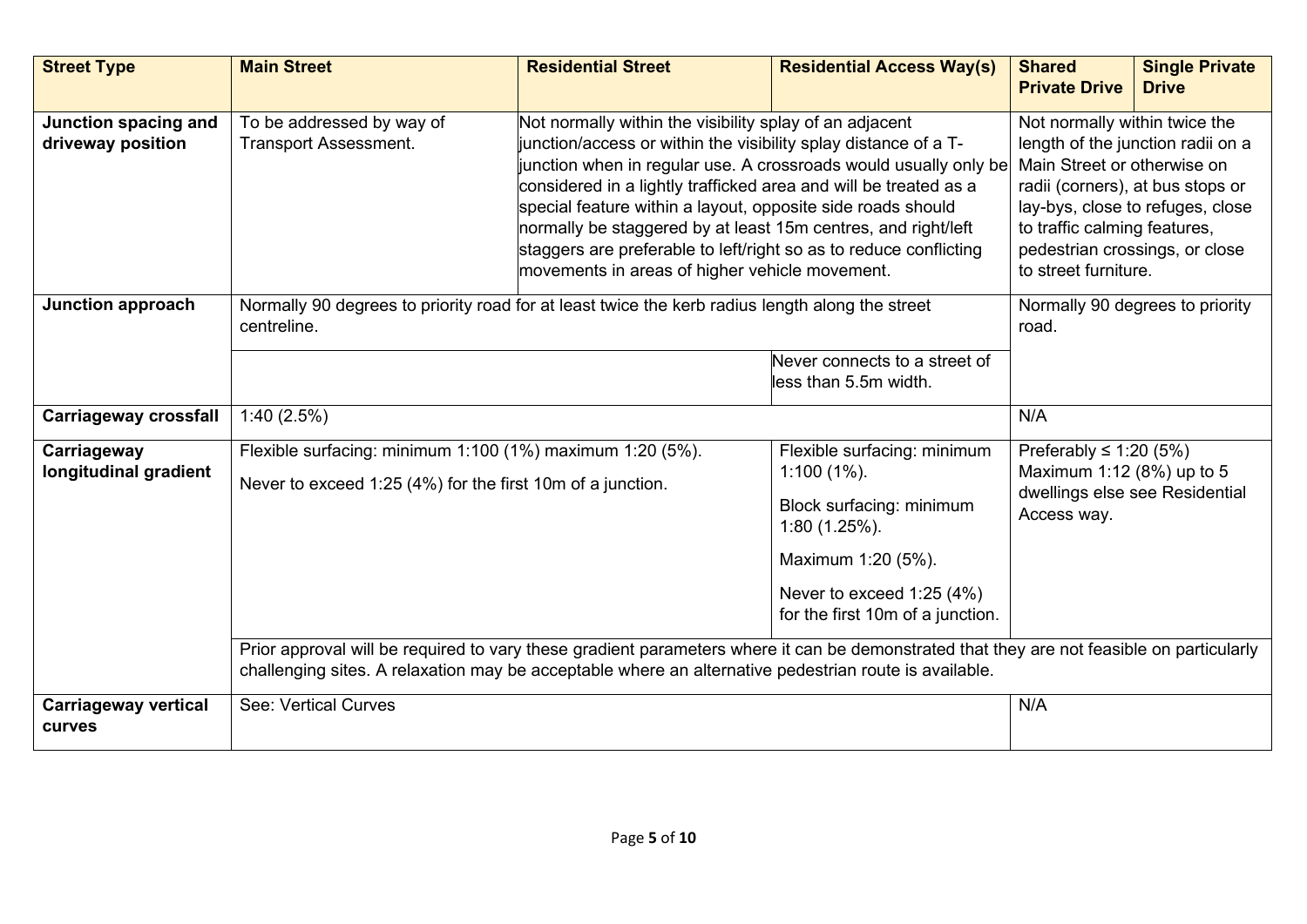| <b>Street Type</b>                                                                          | <b>Main Street</b>                                                                                                                                                                                                                                                           | <b>Residential Street</b> | <b>Residential Access Way(s)</b>                                   | <b>Shared</b><br><b>Private Drive</b> | <b>Single Private</b><br><b>Drive</b> |  |  |
|---------------------------------------------------------------------------------------------|------------------------------------------------------------------------------------------------------------------------------------------------------------------------------------------------------------------------------------------------------------------------------|---------------------------|--------------------------------------------------------------------|---------------------------------------|---------------------------------------|--|--|
| Visibility splays at<br>junctions, 'Y' distance<br>also applicable on<br>bends and vertical | Minimum 2.4m $(X)$ x 47m $(Y)$ or<br>$2.4m$ (X) x 27m (Y)                                                                                                                                                                                                                    | See road type.            |                                                                    |                                       |                                       |  |  |
| crests                                                                                      | Visibility splays to be kept clear within an envelope between a height of 0.6m and 2.0m above carriageway level. For existing streets<br>and roads (see: Visibility Splays). Forward visibility splays are usually only required on bus routes and on higher category roads. |                           |                                                                    |                                       |                                       |  |  |
| <b>Service strips</b>                                                                       | 2.0m usually combined with footway (see verges).                                                                                                                                                                                                                             | N/A                       |                                                                    |                                       |                                       |  |  |
| <b>Carriageway margins</b>                                                                  | N/A<br>Only acceptable where there is no frontage development, no pedestrian desire line and/or a route<br>required for utility services.<br>Minimum 0.6m increasing to 0.75m if containing street lighting.                                                                 |                           |                                                                    |                                       |                                       |  |  |
| <b>Verges</b>                                                                               | N/A<br>To be assigned to dwellings.<br>Not normally on flank frontages.<br>To be located to the rear of foot or cycle ways.<br>Minimum 1.0m wide minimum 10sq.m otherwise hard paved.<br>Minimum of 2.0m if containing services.                                             |                           |                                                                    |                                       |                                       |  |  |
| <b>Footway width</b>                                                                        | Usually 2.0m minimum width on both sides of the carriageway.<br>Minimum 3.0m outside schools and bus stops (0.5m minimum<br>clearance between bus shelters and carriageways).<br>Minimum 4.0m in shopping areas.                                                             |                           | Usually 2.0m minimum width<br>on both sides of the<br>carriageway. | N/A                                   |                                       |  |  |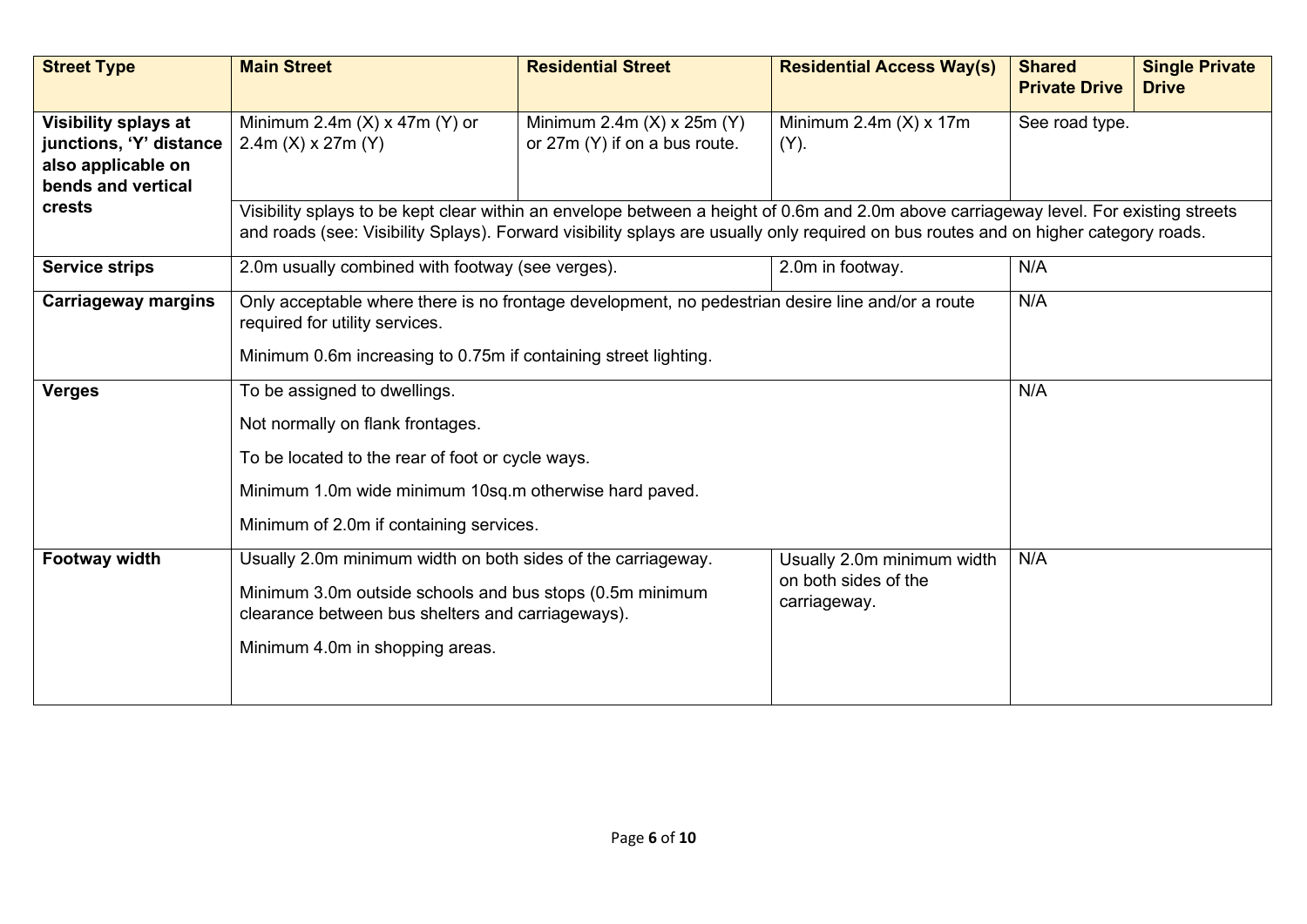| <b>Street Type</b>                                                                                         | <b>Main Street</b>                                                                                                                                                                                                                                                                                                                                                                                                                                                                                                                                           | <b>Residential Street</b>                                                                                                                                                                        | <b>Residential Access Way(s)</b> | <b>Shared</b><br><b>Private Drive</b> | <b>Single Private</b><br><b>Drive</b> |  |
|------------------------------------------------------------------------------------------------------------|--------------------------------------------------------------------------------------------------------------------------------------------------------------------------------------------------------------------------------------------------------------------------------------------------------------------------------------------------------------------------------------------------------------------------------------------------------------------------------------------------------------------------------------------------------------|--------------------------------------------------------------------------------------------------------------------------------------------------------------------------------------------------|----------------------------------|---------------------------------------|---------------------------------------|--|
| <b>Footway gradients</b>                                                                                   | Longitudinal Gradient Minimum 1:100 (1%).                                                                                                                                                                                                                                                                                                                                                                                                                                                                                                                    |                                                                                                                                                                                                  |                                  | N/A                                   |                                       |  |
|                                                                                                            | Longitudinal Gradient Maximum 1:20 (5%).                                                                                                                                                                                                                                                                                                                                                                                                                                                                                                                     |                                                                                                                                                                                                  |                                  |                                       |                                       |  |
|                                                                                                            | Maximum cross-fall 1:35 (2.85%), Maximum 1:14 (7%) at driveways with a 25mm kerb upstand.                                                                                                                                                                                                                                                                                                                                                                                                                                                                    |                                                                                                                                                                                                  |                                  |                                       |                                       |  |
|                                                                                                            | Where the width allows vehicular crossings should include 900mm of footway with a maximum 1:35<br>$(2.85\%)$ cross-fall.                                                                                                                                                                                                                                                                                                                                                                                                                                     |                                                                                                                                                                                                  |                                  |                                       |                                       |  |
|                                                                                                            | Prior approval will be required to vary these gradient parameters where it can be demonstrated that they are not feasible on particularly<br>challenging sites. A relaxation may be acceptable where an alternative pedestrian route is available.                                                                                                                                                                                                                                                                                                           |                                                                                                                                                                                                  |                                  |                                       |                                       |  |
| <b>Walkable</b><br>neighbourhoods                                                                          | Appropriate pedestrian provision to local services, and areas of employment with a typical catchment of around 800m, or a 10 minutes<br>walk (CIHT 'Planning for Walking' 2015).                                                                                                                                                                                                                                                                                                                                                                             |                                                                                                                                                                                                  |                                  |                                       |                                       |  |
| <b>Pedestrian visibility</b><br>splays at accesses<br>see:<br><b>Visibility Splays-</b><br><b>Part 3.3</b> | Minimum 2.0m x 2.0m adjacent<br>footways where the footways are $\leq$<br>3.0m or within 50m of schools,<br>shops, areas of high pedestrian<br>activity.                                                                                                                                                                                                                                                                                                                                                                                                     | Minimum 2.0m x 2.0m when<br>within 50m of schools, shops,<br>areas of high pedestrian<br>activity, and from shared<br>private drives where the<br>footways are $\leq$ 3.0m else not<br>required. | Not required.                    | As per road type.                     |                                       |  |
|                                                                                                            | Pedestrian visibility splays may be required where footways are absent.                                                                                                                                                                                                                                                                                                                                                                                                                                                                                      |                                                                                                                                                                                                  |                                  |                                       |                                       |  |
| <b>Crossings</b>                                                                                           | The normal basic requirement is to provide dropped kerbs with buff coloured tactile paving. Where a<br>N/A<br>refuge in the middle of the road is required, this must be 2.0m wide for pedestrian only use or 2.5m<br>wide where it will be used by cyclists. The refuge must allow 4.0m of carriageway clearance on both<br>sides to allow vehicles to pass cyclists or 3.2m where this is not considered necessary.<br>In large developments it may be necessary to consider some form of light-controlled crossing such<br>as a Zebra, PELICAN or TOUCAN. |                                                                                                                                                                                                  |                                  |                                       |                                       |  |
| <b>Bus service</b>                                                                                         | Required subject to Transport<br>Assessment.                                                                                                                                                                                                                                                                                                                                                                                                                                                                                                                 | May be a bus route.                                                                                                                                                                              | Not suitable for buses.          | N/A                                   | N/A                                   |  |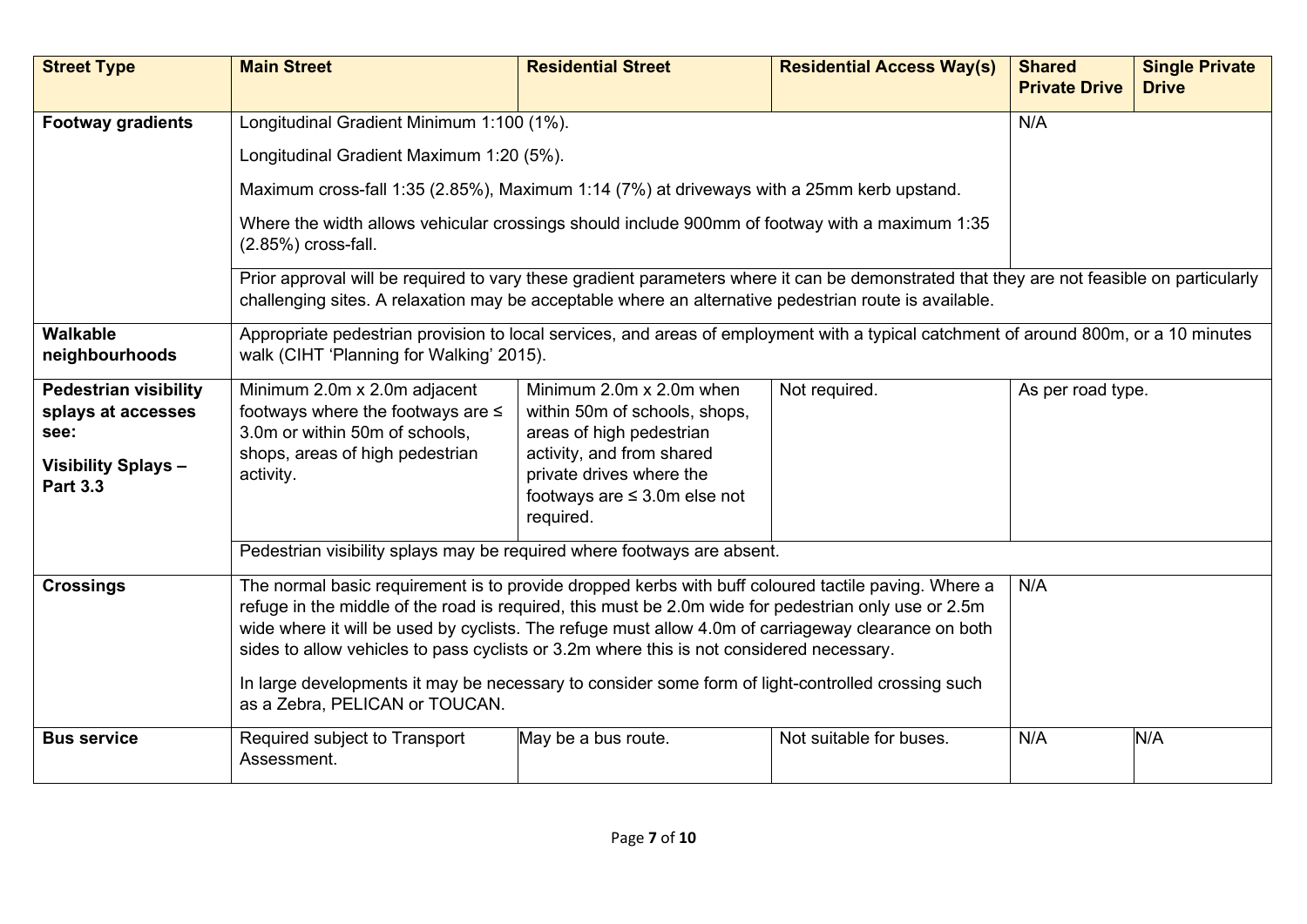| <b>Street Type</b>   | <b>Main Street</b>                                                                                                                                                                                                                                                                                                                                                                          | <b>Residential Street</b> | <b>Residential Access Way(s)</b> | <b>Shared</b><br><b>Private Drive</b> | <b>Single Private</b><br><b>Drive</b> |  |
|----------------------|---------------------------------------------------------------------------------------------------------------------------------------------------------------------------------------------------------------------------------------------------------------------------------------------------------------------------------------------------------------------------------------------|---------------------------|----------------------------------|---------------------------------------|---------------------------------------|--|
| <b>Bus access</b>    | 80% of dwellings to be within 250m to 400m maximum walking<br>Bus stop locations between 250m<br>distance of a bus stop location where there is an existing or to<br>and 400m maximum walking<br>be secured route (See Part 2.0 Hierarchy).<br>distance with 300m to 400m<br>intervals between stops.<br>In rural areas the walking distance should not be more than 800m                   | N/A                       | N/A                              |                                       |                                       |  |
|                      | Single points of access should be avoided when bus access is required. Where this is not possible<br>and the development is otherwise deemed acceptable, a minimum carriageway width of 9.0m is<br>required to maintain access during essential maintenance.                                                                                                                                |                           |                                  |                                       |                                       |  |
| <b>Bus Stops</b>     | N/A<br>To include real time bus stop poles & displays including associated<br>electrical connections, shelters, lighting and timetable cases and bus<br>stop clearways.<br>180mm raised kerbing height for 4m min.<br>3m min. footway width.<br>Lay-bys only where many people will want to board.<br>To be suitably located to minimise the effect of any vertical deflection              |                           |                                  |                                       |                                       |  |
| <b>Bus Frequency</b> | traffic calming on passenger entering/leaving a bus to/from a seated<br>position.<br>Target every 30 minutes minimum day time services, evenings and weekends minimum hourly. The<br>service frequency and days/times of operation will depend upon the local network including the<br>demand for travel, the commercial status of the service, and the potential for the service to become |                           |                                  |                                       |                                       |  |
| Cycleway             | financially sustainable.<br>Yes<br>Yes if part of wider internal<br>No but may require pedestrian<br>cycle links.<br>network.                                                                                                                                                                                                                                                               |                           |                                  |                                       |                                       |  |
|                      | Must comply with Department for Transport LTN1/20 'Cycle Infrastructure Design'.                                                                                                                                                                                                                                                                                                            |                           |                                  |                                       |                                       |  |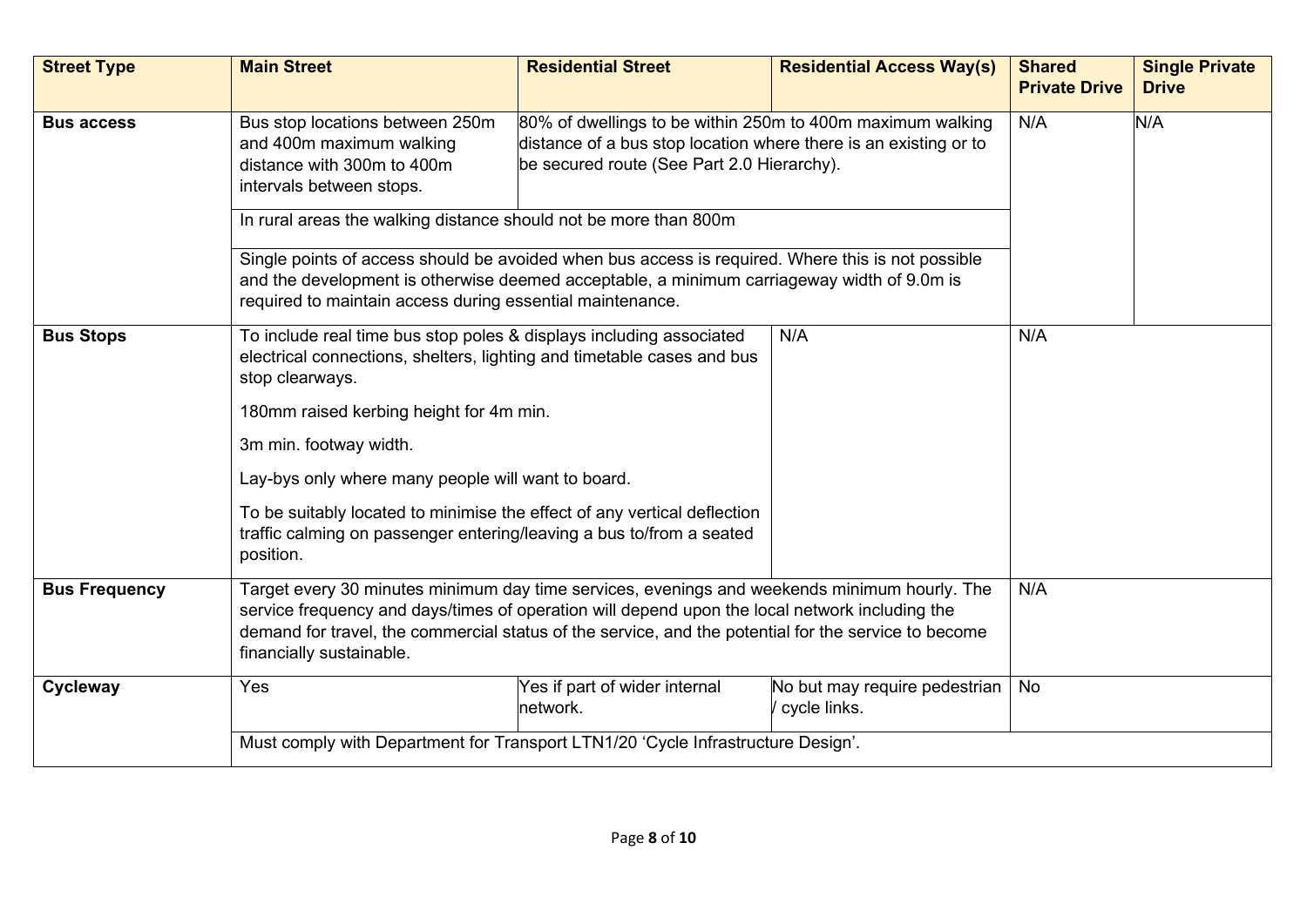## **3.1.2 Turning Heads**

Where cul-de-sacs are unavoidable, entrances to premises or private drives should be located at the ends of turning heads to discourage parking. The size of the turning head should be determined by the expected type of vehicles. In a residential area, this would usually be sufficient to accommodate a full-sized dust cart 11.5m – 12m long (see figure below). The turning head may be contained within a street junction when not a Main Street. The blue shaded areas in the below diagrams are required for vehicle overhang and must be included as part of the highway. These can form all or part of a footway. Where larger vehicles are likely to be frequent, it may be necessary to incorporate a larger turning head. It is not necessary to construct the turning head in the precise shape shown in these diagrams, or even to distinguish it by means of surface demarcation. It is simply necessary to demonstrate that the space provided is appropriately laid out to accommodate the size of vehicle consistent with the type of development by way of vehicle tracking. Turning heads can be 'disguised' to avoid them becoming a dominant presence in a street.

## **Residential Turning Heads**